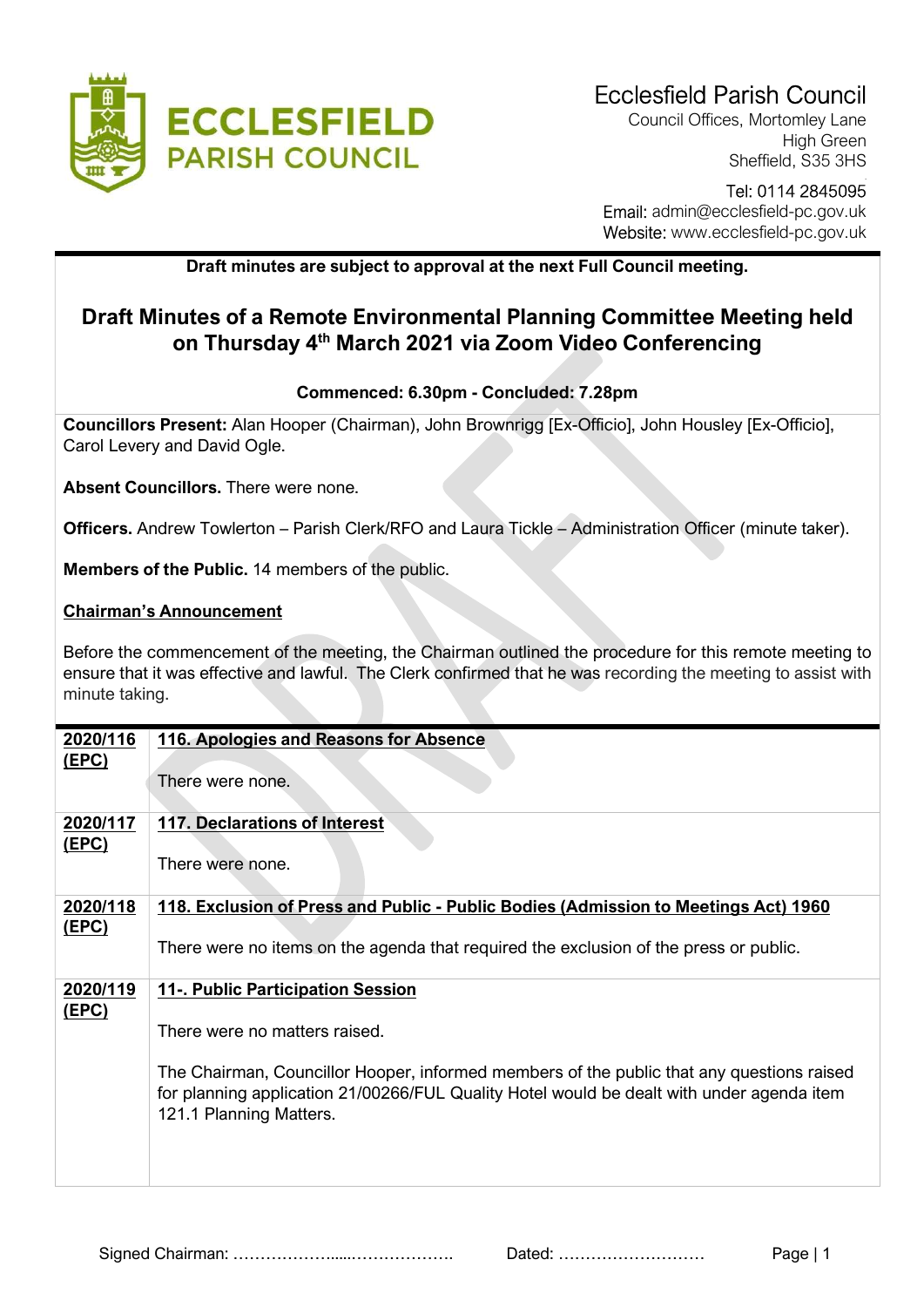| 2020/120 | <b>120. Environmental Planning Minutes</b>                                                                                                                                                                                                                                                                                                                                  |
|----------|-----------------------------------------------------------------------------------------------------------------------------------------------------------------------------------------------------------------------------------------------------------------------------------------------------------------------------------------------------------------------------|
|          | To consider the draft Minutes, including actions, of the Environmental Planning Committee<br>meeting held on 18 <sup>th</sup> February 2021.                                                                                                                                                                                                                                |
|          | The Chairman, Councillor Hooper, suggested that this item be moved to the end of the<br>meeting, which was agreed.                                                                                                                                                                                                                                                          |
| 2020/121 | <b>121. Planning Matters</b>                                                                                                                                                                                                                                                                                                                                                |
| (EPC)    | 121.1 To note and consider the list of planning applications for comment since the last meeting<br>and any delegated to the Admin Officer in accordance with Council Policy.<br>There were 11 planning applications for consideration. Due to time constraints, only 4 of the<br>11 planning applications were considered. Many members of the public attending the meeting |
|          | came to air their concerns on planning application 21/00266/FUL Quality Hotel.                                                                                                                                                                                                                                                                                              |
|          | Proposed by Councillor Alan Hooper and seconded by Councillor John Brownrigg, and<br><b>RESOLVED:</b> That the Council has objections and comments to make on these planning<br>applications:                                                                                                                                                                               |
|          | 1) 21/00266/FUL - Quality Hotel, Sheffield North, Lane End, Sheffield, S35 3UH - many<br>objections had been received regarding this planning application. Members of the<br>public in attendance at this meeting were given the time to air their concerns which are<br>listed below.                                                                                      |
|          | Errors on the planning application.<br>$\bullet$                                                                                                                                                                                                                                                                                                                            |
|          | A very basic planning application.<br>$\bullet$<br>The building is currently listed as vacant. The building is not vacant.<br>$\bullet$                                                                                                                                                                                                                                     |
|          | No support in place to help the homeless people who will and are already<br>$\bullet$<br>housed in this building.                                                                                                                                                                                                                                                           |
|          | Increase in drug and alcohol related issues in the area.<br>٠                                                                                                                                                                                                                                                                                                               |
|          | Drug dealing in the area.<br>To house 44 people in the building is too many. This will exacerbate the issue<br>$\bullet$                                                                                                                                                                                                                                                    |
|          | of drug and alcohol related issues.                                                                                                                                                                                                                                                                                                                                         |
|          | Fully support the rehoming of the homeless but in an area where the support is<br>there. No support facilities in Chapeltown and High Green for the homeless.<br>More support and facilities in the City Centre for the homeless.                                                                                                                                           |
|          | $\bullet$<br>It was suggested a small number of 8-10 people would be better housed in the<br>٠<br>building and include the support and help that they would need 24/7.<br>Increase in begging in the streets in Chapeltown.<br>٠                                                                                                                                            |
|          | Worries of the coming summer months and the lighter evenings of drug use in<br>$\bullet$                                                                                                                                                                                                                                                                                    |
|          | the parks.<br>A resident reported he had asked under the Freedom of Information a report<br>٠                                                                                                                                                                                                                                                                               |
|          | from the Police and their findings. When this has been received it will be<br>copied to Ecclesfield Parish Council.                                                                                                                                                                                                                                                         |
|          | Through the summer of 2020 residents had to endure the impact of the people<br>$\bullet$                                                                                                                                                                                                                                                                                    |
|          | who are currently living in the hotel, where parties were in the car park every<br>night and rubbish and drug syringes were thrown into the hedges of their                                                                                                                                                                                                                 |
|          | gardens.<br>The Police are aware of the disturbances and issues related to the homeless in<br>$\bullet$                                                                                                                                                                                                                                                                     |
|          | the building.<br>A lot of elderly people who live in the neighbouring estate have had people                                                                                                                                                                                                                                                                                |
|          | knocking on their doors begging for money. This is a cause for concern and is<br>making the elderly scared in their own homes.                                                                                                                                                                                                                                              |
|          | Concerns regarding the impact on the local school nearby as school children<br>$\bullet$                                                                                                                                                                                                                                                                                    |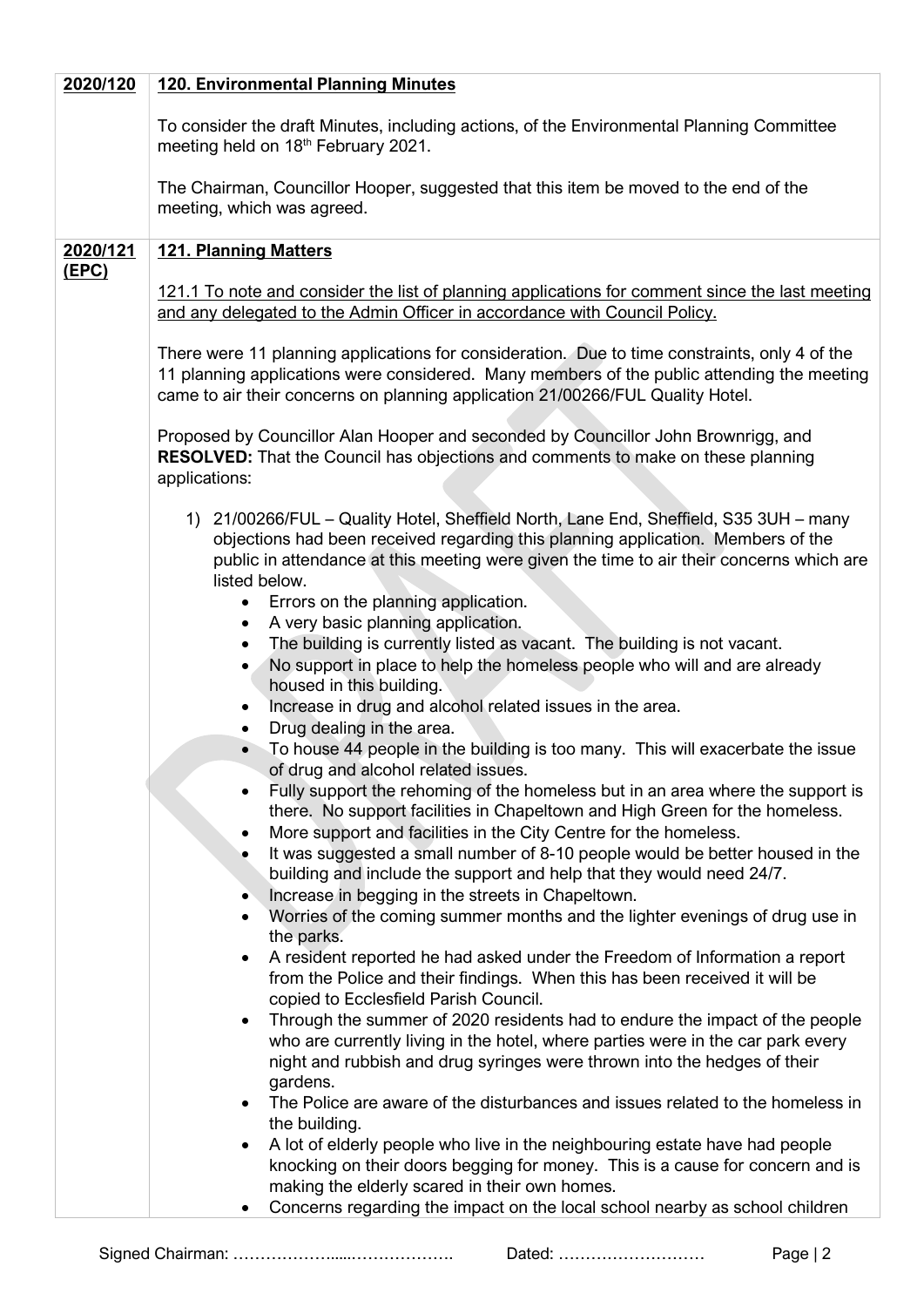- have been approached by the people that are currently housed in the building. No framework is included within this planning application to support the people
- being housed.

At this point in the meeting Sheffield City Councillor Mike Levery was invited to speak on this planning application to give some more background information. He explained that under the Government Scheme to help get the homeless off the streets during the Covid-19 Pandemic the Government asked vacant hotel owners to come forward to re-home the rough sleepers. Only 3 hotels came forward, one of which was the Quality Hotel in Chapeltown. Only half of the rough sleepers were placed in the Quality Hotel. It was not put in place by Sheffield City Council to place the rough sleepers in Chapeltown, it was put in place by the Government to make the rough sleepers safe during the pandemic. Sheffield City Council does not see this as a long-term tenancy for the homeless. Sheffield City Council looks into the area for the demand for support and help for the homeless people.

He added that information on the planning application is misleading as it states that Sheffield City Council has an agreement with Fairhome Plc to house the homeless at Quality Hotel. This is untrue. Sheffield City Council has no agreement in place. To house the homeless at the Quality Hotel is just a temporary measure to keep them safe during the pandemic and not a permanent base.

Sheffield City Councillor Mike Levery and Parish Councillor Alan Hooper stated that they will attend the Sheffield City Council Planning meeting when this application goes to the Committee and would be strongly urging that it be refused.

Chairman, Councillor Alan Hooper invited the Planning Committee to make any comments on this application. These are listed below.

- A published full business case for the application is needed.
- Acknowledge and recognise the need to re-home the homeless, but in areas where support and help is already available.
- The issue needs handling in a proper and safe way, with the support and needs of homeless people the main priority.
- 44 is too many spaces and would fill the building.
- 8-18 spaces could make it work in the building but with the support and help the homeless would need.
- The plans are not suitable for the living space.
- Not thinking of the living space that the people would be living in.
- Fully agree and support all the resident's objections and concerns regarding this application.
- This application needs appropriate support measures put in place first if the homeless are to be housed in Chapeltown especially as there is not any of that kind available at present.
- Concerns for the residents who live in and around this site.
- The effect on the wider community in High Green and Chapeltown.
- Police are aware of the problems arising from the homeless in the area and are monitoring the area.

The Chairman, Councillor Alan Hooper, informed the Committee that he had asked the concerned Planning Officer from Sheffield City Council to attend the meeting for comment but he had declined as the planning application is in a premature stage.

2) 21/00503/FUL – Land Adjacent 9 Heyhouse Way, Sheffield, S35 3AP – an objection from a neighbouring property was noted. The Planning Committee are in full support of the neighbour's objection on the grounds of overshadowing and loss of light to the